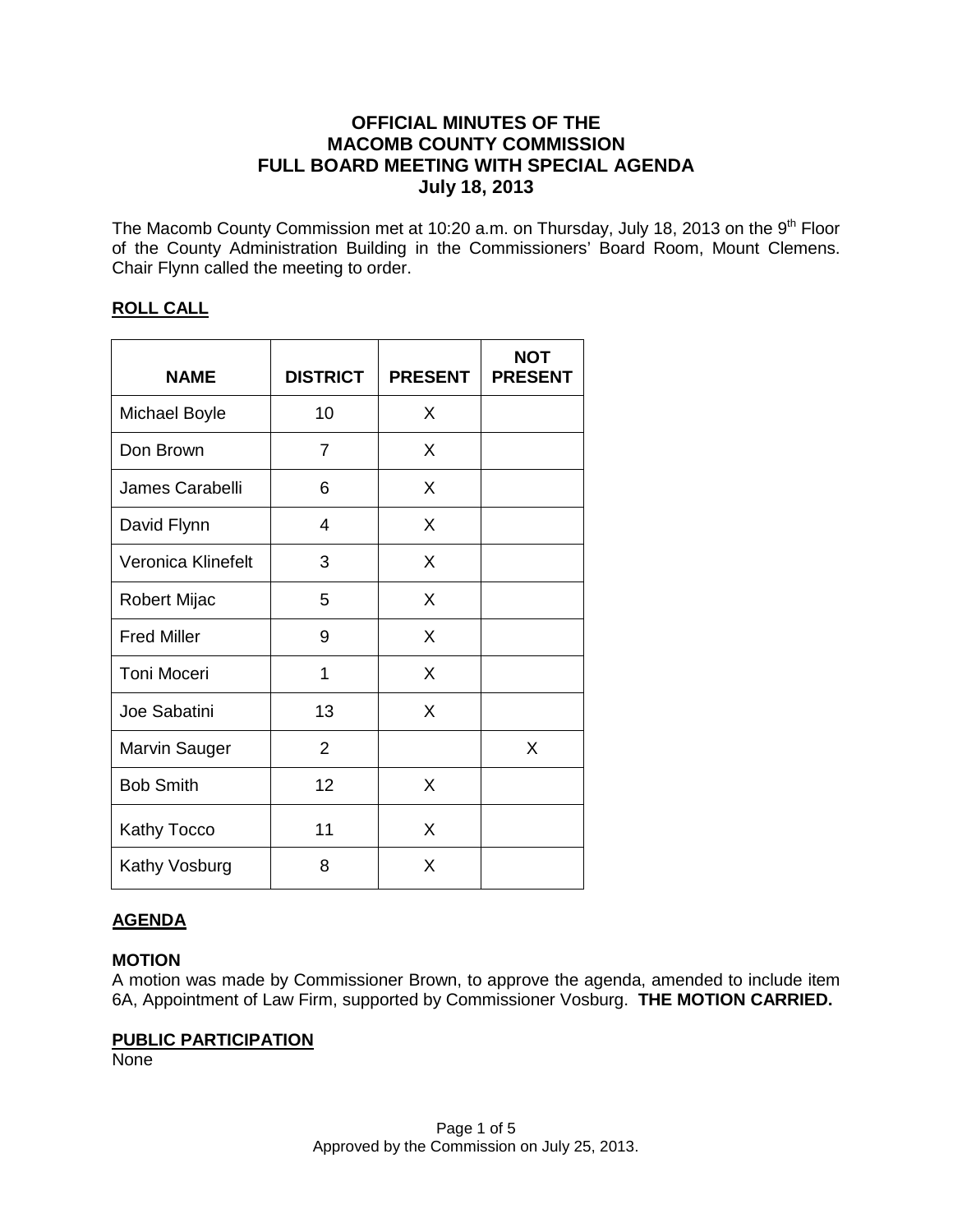#### **CORRESPONDENCE FROM THE EXECUTIVE**

None

#### **APPOINTMENT OF LAW FIRM**

#### **MOTION**

**R13-154** A motion was made by Commissioner Brown, to concur in the appointment of the law firm of McConaghy & Nyovich, PLLC, to represent the County in the litigation entitled Macomb County Professional Deputy Sheriff's Association and Road Technicians Association v County of Macomb, supported by Commissioner Vosburg. **THE MOTION CARRIED.** (Record Miller NO vote).

#### **COMMITTEE REPORTS**

### **GOVERNMENT OPERATIONS COMMITTEE MEETING – July 15, 2013**

The clerk read the recommendations from the Government Operations Committee and a motion was made by Chair Tocco, supported by Vice-Chair Flynn, to adopt the committee recommendations.

- **R13-155** Approve the County Executive's appointment of Brian Bourbeau to the Ethics Board to fill the unexpired five-year term ending February 1, 2014; Further, a copy of this Board of Commissioners' action is directed to be delivered forthwith to the Office of the County Executive.
- **R13-156** Approve the appointment of Craig A. Jones, Chief Deputy Register as the Macomb County Remonumentation Grant Administrator, selected by Carmella Sabaugh, Clerk/Register of Deeds; Further, a copy of this Board of Commissioners' action is directed to be delivered forthwith to the Office of the County Executive.

#### **THE MOTION CARRIED.**

### **ECONOMIC DEVELOPMENT COMMITTEE MEETING – July 17, 2013**

The clerk read the recommendation from the Economic Development Committee and a motion was made by Chair Mijac, supported by Vice-Chair Carabelli, to adopt the committee recommendation.

**R13-157** Approve a public hearing at the August 7, 2013 Economic Development Committee meeting; Further, a copy of this Board of Commissioners' action is directed to be delivered forthwith to the Office of the County Executive.

### **THE MOTION CARRIED.**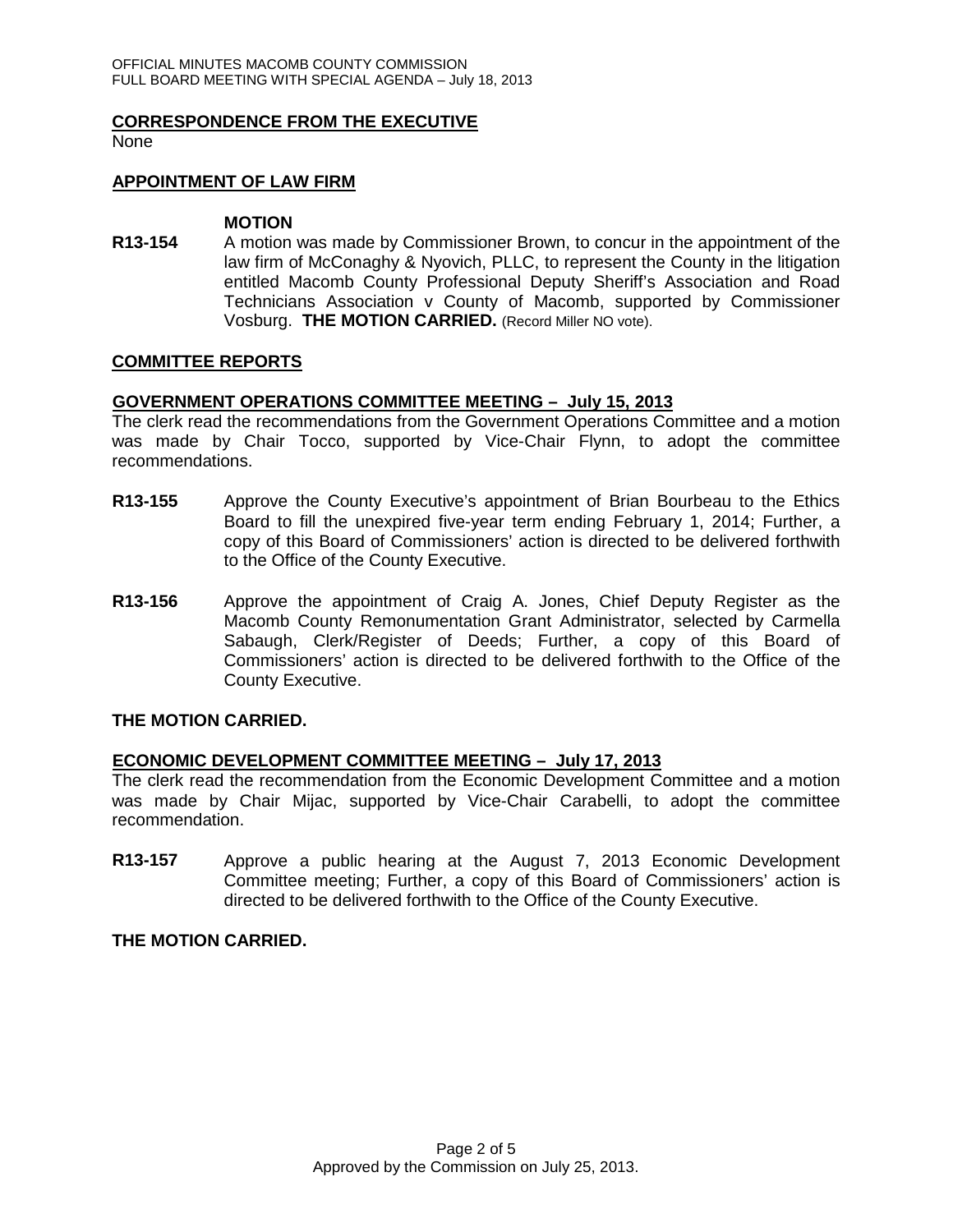### **FINANCE COMMITTEE MEETING – July 18, 2013**

Without objection, the commission waived the reading of the recommendations from the Finance Committee and a motion was made by Chair Miller, supported by Vice-Chair Moceri, to adopt the committee recommendation.

- **R13-158** Approve an amendment to the budget of the Sheriff Grant for Secondary Road Patrol for the fiscal year ending September 30, 2013, in the amount of \$31,038, to receive monies from a supplemental allocation from the Office of Highway Safety; the amendment will increase the personnel budget by \$31,038; Further, this budget action addresses budgetary issues only. It does not constitute the Commission's approval of any County contract. If a contract requires Commission approval under the County's Contracting Policy or the County's Procurement Ordinance, such approval must be sought separately; Further, a copy of this Board of Commissioners' action is directed to be delivered forthwith to the Office of the County Executive.
- **R13-159** Approve a 2013 budget amendment request from the Planning & Economic Development Department resulting in a net increase of \$231,000 under Planning Grants – Fund 361; Further, this budget action addresses budgetary issues only. It does not constitute the Commission's approval of any County contract. If a contract requires Commission approval under the County's Contracting Policy or the County's Procurement Ordinance, such approval must be sought separately; Further, a copy of this Board of Commissioners' action is directed to be delivered forthwith to the Office of the County Executive.
- **R13-160** Adopt a SMART Public Transportation millage rate of .5900 mill for inclusion on the December, 2013 levy; Further, a copy of this Board of Commissioners' action is directed to be delivered forthwith to the Office of the County Executive.
- **R13-161** Authorize Donna Mileski to purchase three months of military service time in the Macomb County Employees Retirement System under State Law MCLA 46.12a(14); Further, a copy of this Board of Commissioners' action is directed to be delivered forthwith to the Office of the County Executive.

### **THE MOTION CARRIED.**

### **PROCLAMATIONS**

### **MOTION**

A motion was made by Commissioner Sabatini, to adopt the following Proclamation, supported by Commissioner Miller.

**R13-162** Commending Kermit Harris – Retirement from Veterans' Services Department (offered by entire Board; recommended by Finance Committee on 07/18/13)

### **THE MOTION CARRIED.**

### **PUBLIC PARTICIPATION**

None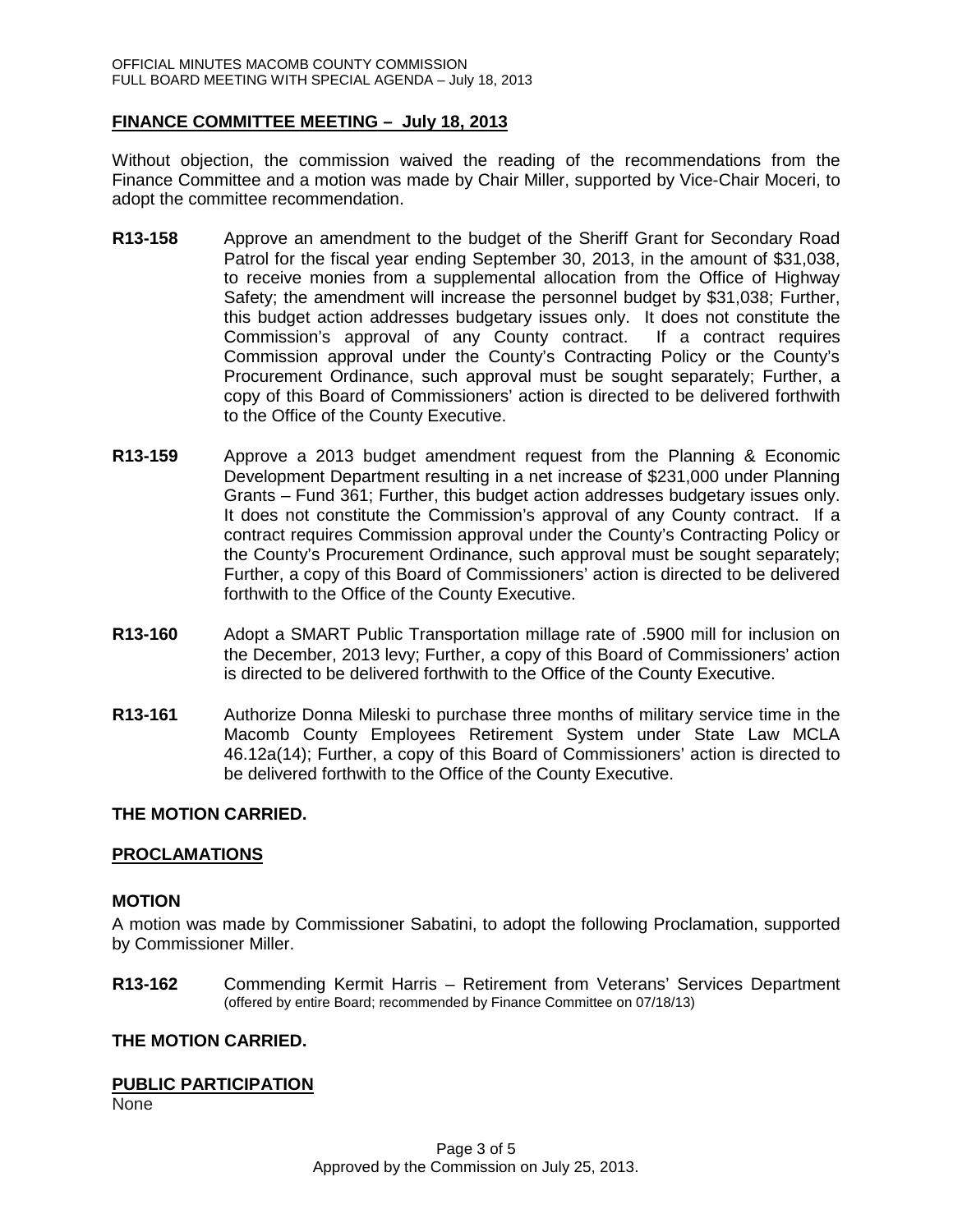# **EXECUTIVE SESSION TO DISCUSS ATTORNEY/CLIENT PRIVILIEGED MEMORANDUMS FROM INDEPENDENT COUNSEL**

### **MOTION**

A motion was made by Commissioner Carabelli, to enter into executive session to discuss attorney/client privileged memorandums from Independent Counsel dated July 10 and 15, 2013, supported by Commissioner Miller. A roll call vote was taken and was unanimous. **THE MOTION CARRIED.**

The Board entered executive session at 10:29 a.m. with it concluding at 11:22 a.m.

### **NEW BUSINESS**

None

# **ROLL CALL**

| <b>NAME</b>          | <b>DISTRICT</b> | <b>PRESENT</b> | <b>NOT</b><br><b>PRESENT</b> |
|----------------------|-----------------|----------------|------------------------------|
| <b>Michael Boyle</b> | 10              | X              |                              |
| Don Brown            | 7               | X              |                              |
| James Carabelli      | 6               | X              |                              |
| David Flynn          | 4               | X              |                              |
| Veronica Klinefelt   | 3               | X              |                              |
| Robert Mijac         | 5               |                | X                            |
| <b>Fred Miller</b>   | 9               | X              |                              |
| <b>Toni Moceri</b>   | 1               | X              |                              |
| Joe Sabatini         | 13              | X              |                              |
| Marvin Sauger        | $\overline{2}$  |                | X                            |
| <b>Bob Smith</b>     | 12              | X              |                              |
| Kathy Tocco          | 11              | X              |                              |
| Kathy Vosburg        | 8               | Х              |                              |